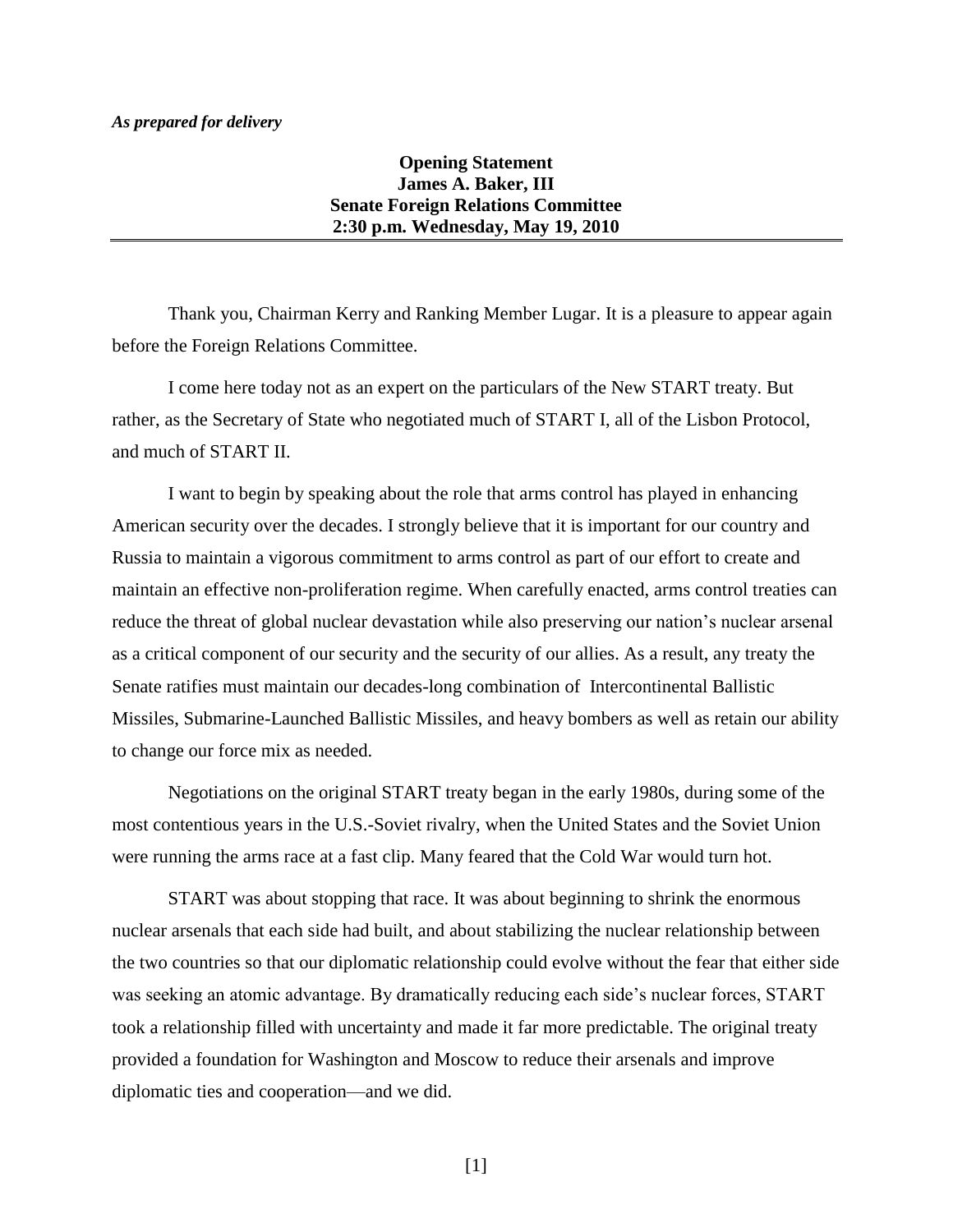START made the U.S.-Soviet nuclear balance more predictable, and not simply by putting numbers on a piece of paper. It made the balance more predictable by imposing stringent verification provisions, including on-site inspections. President Ronald Reagan was famously focused on the importance of verification. "Trust but verify" was a maxim that he quoted to the Soviets many times—and President George H.W. Bush shared that insistence. START provided unprecedented transparency. It gave us a window into what had been the world's most secretive and most threatening military establishment. The secrecy that had been a hallmark of the Cold War—and one of its most destabilizing characteristics—was replaced by an openness that was an invaluable asset to our national security.

Of course, when I was Secretary of State and testified before this committee about the START I treaty in June of 1992, conditions had changed dramatically from when negotiations began in the early 1980s. The Soviet Union had dissolved, leaving Boris Yeltsin in charge of Russia. The decades-long U.S.-Soviet conflict was coming to an end.

But, as I said then, if START was a product of the Cold War, it was not a relic of the Cold War. The break-up of the Soviet Union produced a time of great potential but also tremendous uncertainty. Amid that uncertainty, START was an anchor of stability, promising that our nuclear security would remain assured as relations between the two countries evolved.

That promise was fulfilled. Despite ups and downs in relations between Washington and Moscow over the last 18 years, START ensured strategic stability between the United States and Russia; it reduced nuclear arsenals by 30 percent to 40 percent; and it did so verifiably. Later, START II, which was ratified by the U.S. Senate but not the Russian Duma, pushed for the elimination of multiple-nuclear warheads on ICBMs. Even after the Moscow Treaty signed by Presidents George W. Bush and Vladimir Putin in 2002 further lowered the ceilings for the U.S. and Russian arsenals, START remained essential. It provided the verification mechanisms for the Moscow Treaty, which had none, propping open that key window into Russian nuclear forces—a window that only becomes more important as our arsenals shrink further.

But the legacy of START extends well beyond the provisions of the treaty. START initiated an era of broader nuclear cooperation with Russia. Two months after he signed START on July 31, 1991, President George H.W. Bush announced his intention to unilaterally withdraw most tactical nuclear weapons that the United States deployed abroad—a decisive step that was

[2]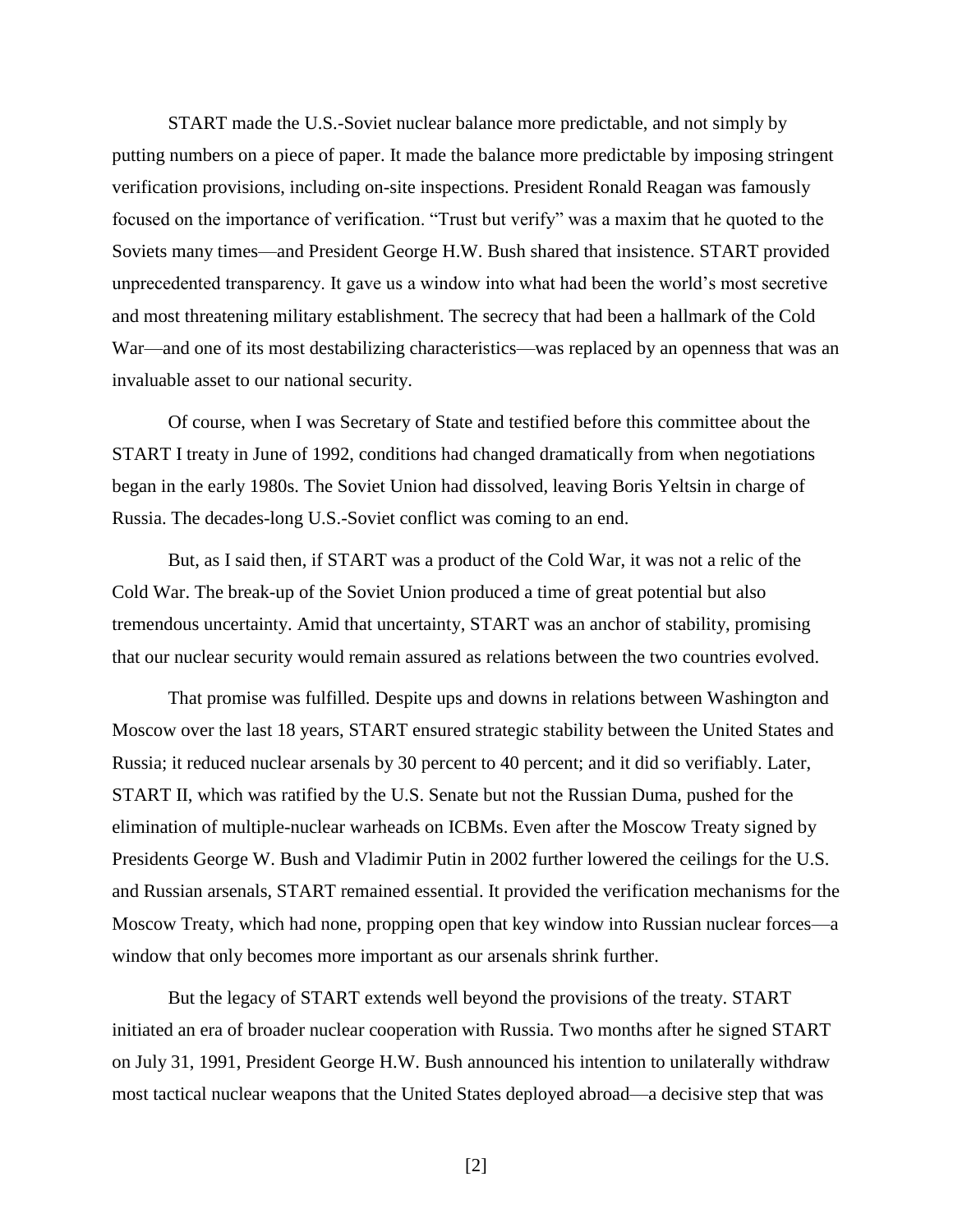quickly reciprocated by Mikhail Gorbachev. START also enabled our diplomatic, scientific, and military establishments to form deeper levels of trust and collaboration. A direct result of that was the Nunn-Lugar cooperative threat reduction program, which immeasurably improved our security by helping keep nuclear material out of the hands of terrorists. I do not believe Nunn-Lugar would have been nearly as successful as it was, if the Russians had lacked the legallybinding assurance of parallel U.S. reductions through START.

The START I Treaty also served as a sign of the U.S. and Russian commitment to nonproliferation during the period when George H.W. Bush was president and I served as his Secretary of State. As I also testified before this Committee in 1992, the reductions under START I constituted a major step by the United States and Russia toward fulfilling their obligations under Article VI of the Nuclear Non-Proliferation Treaty. Non-nuclear states have long regarded such reductions as key to the success of that treaty—and to their cooperation with it. Most concretely, through the Lisbon Protocol, START actually removed nuclear weapons from three former Soviet states—Belarus, Kazakhstan, and Ukraine—ensuring that the break-up of the Soviet Union did not lead to a break-down of the Nuclear Non-Proliferation Treaty**.** 

START, therefore, was a turning point in U.S.-Russian relations, and today, the threat of nuclear war is only a shadow of what it once was. But that does not mean that arms control is no longer important. It is precisely at times when relations are warming that we can accomplish the most by reducing nuclear dangers and reinforcing our ability to cooperate. That enhanced cooperation in turn enables us to further reduce nuclear dangers, establishing a virtuous circle that strengthens American security.

Although I am not an expert on the nuances of the proposed New START treaty, it appears to take our country in a direction that can enhance our national security while at the same time reducing the number of nuclear warheads on the planet. It can also improve Washington's relationship with Moscow regarding nuclear weapons and delivery vehicles, a relationship that will be vital if the two countries are to cooperate in order to stem nuclear proliferation in countries such as Iran and North Korea.

I agree with Secretary of Defense Bob Gates when he wrote last week in the *Wall Street Journal* that the new treaty provides verification that has been needed since START I expired in

[3]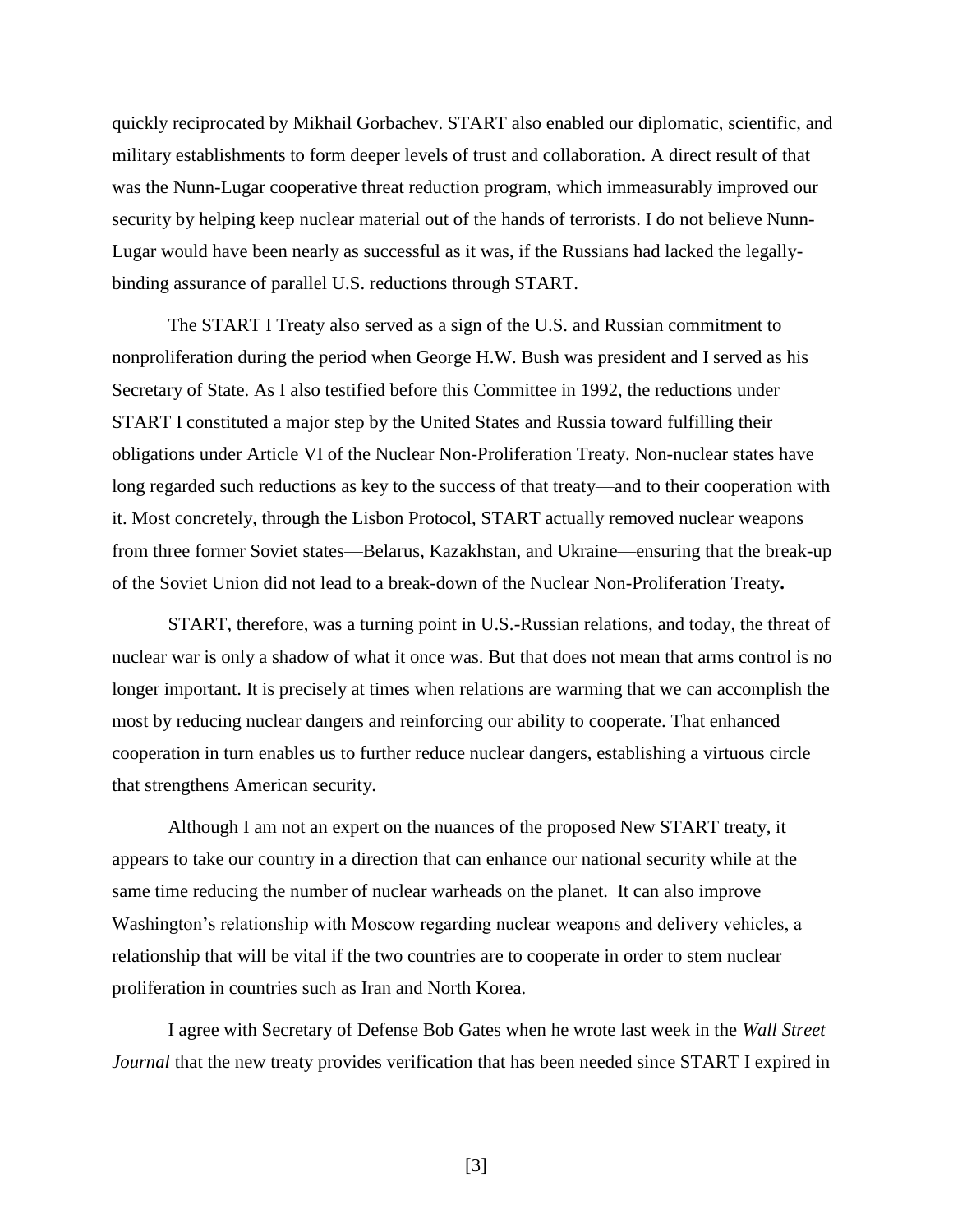December. An effective verification regime is a critical component of arms control and I believe that the world is safer when the United States and Russia are abiding by one.

In my view, the New START treaty is a modest and appropriate continuation of the START I treaty that expired this past December, subject, however, to there being satisfactory answers to a few questions that have been raised. And so, I would like to mention a few of those questions for your consideration as the committee moves forward. Although this may not be a complete list, it includes questions that I believe should be answered before a ratification vote is taken.

Let me begin with missile defense. Any arms treaty that goes into effect should focus on nuclear weapons reductions and not missile defense limitations. In the New START treaty, however, there is at least one clear limitation on U.S. missile defense systems. Specifically, Article V limits the conversion of ICBM and SLBM launchers into launchers for missile defense interceptors. Now, I understand that the current administration has no plans for transforming strategic weapons launchers into missile defense launchers. The Administration believes that it is less expensive to build new systems rather than convert existing ones. But I am not sure it is wise to restrict future administrations.

Another question concerns the verification program because it does not appear as rigorous or extensive as the one that verified the numerous and diverse treaty obligations and prohibitions under START I. This complex part of the treaty is even more crucial when fewer deployed nuclear warheads are allowed than were allowed in the past. As a result, the proposed verification regime deserves thorough scrutiny.

It is also important that we maintain a nuclear stockpile that will allow the United States to adequately cover the 30 or so countries allied with us around the world that are currently under our nuclear umbrella. And we should make sure that we have enough nuclear capacity in case we decide to expand that nuclear umbrella to include perhaps another 9-10 countries should Iran acquire a nuclear weapons capability.

Finally, Mr. Chairman, while not a part of the New START treaty, I want to call the committee's attention to two other issues that I believe are related to it.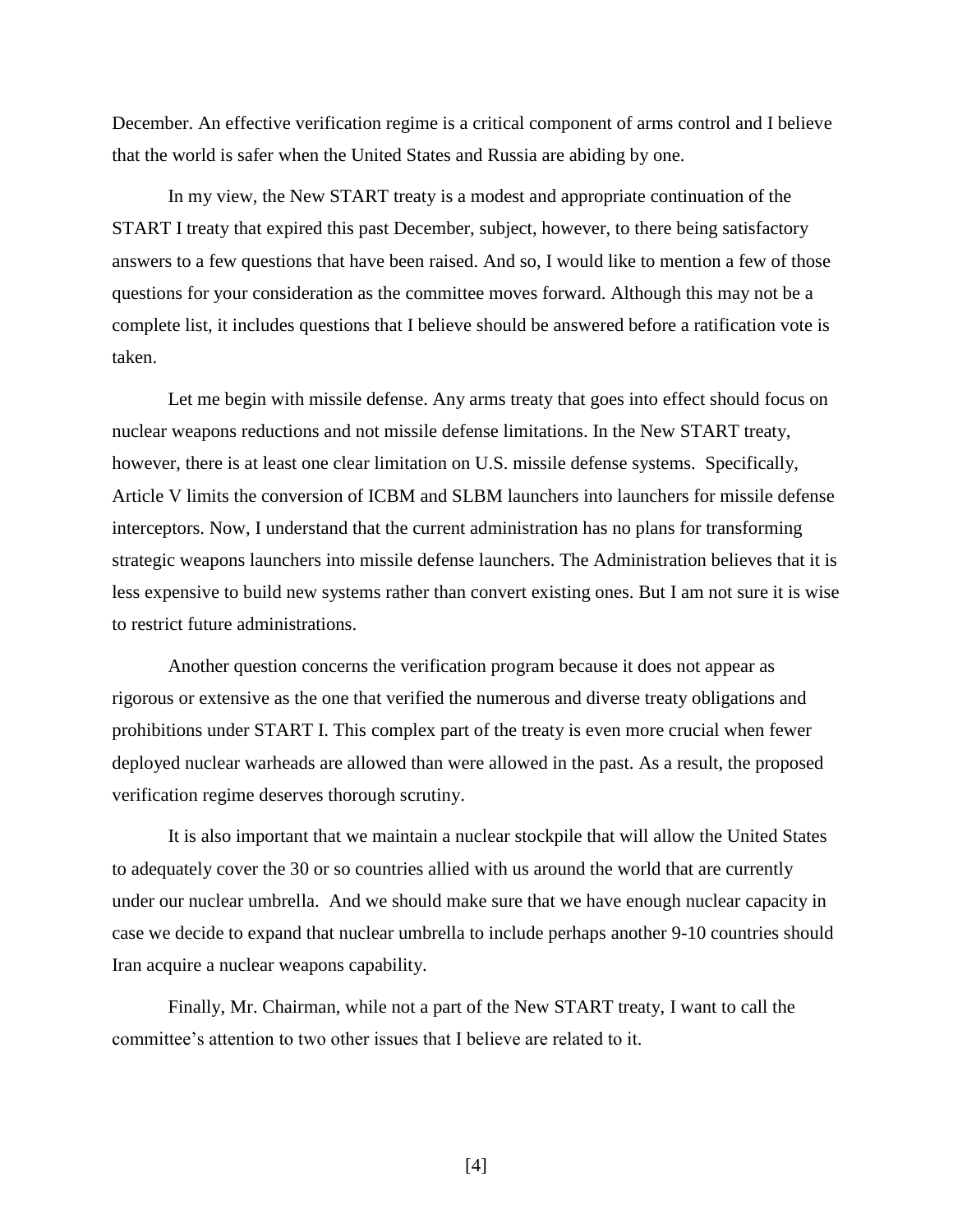First, a section in the administration's Nuclear Posture Review that appears on Page Eight of the Executive Summary says that "…the United States will not use or threaten to use nuclear weapons against non-nuclear weapons states that are party to the NPT and in compliance with their nuclear non-proliferation obligations." Presumably that would apply even if a country were to use chemical or biological weapons against us. I question the wisdom of that position. And my apprehension comes from my own real-world experience.

On January 9, 1991, as the George H.W. Bush Administration was in the final stages of the build-up to remove Saddam Hussein's troops from Kuwait, I had a seven-hour meeting in Geneva with Tariq Aziz, Iraq's foreign minister. At the end of our discussion, when it was clear that war was inevitable, I warned against using weapons of mass destruction against our troops.

"If conflict ensues," I told Aziz, "and you use chemical or biological weapons against US forces, the American people will demand vengeance. And we have the means to exact it. … this is not a threat, it is a promise."

It is entirely possible, and even likely in my opinion, that Iraq did not use its chemical weapons against our forces because of that warning. Of course, the warning was broad enough to include the use of all types of weapons that America possessed. Years later, when Saddam Hussein was captured, de-briefed and asked why he had not used his chemical weapons, he recalled the substance of my statement to Aziz in Geneva.

The Nuclear Posture Review should not limit our flexibility—not just military, but also diplomatic flexibility—in responding either to the threat of a biological or chemical attack upon us, or to an actual attack.

Second, let me say that it is critical that we beef up the reliability of our nuclear stockpile. Because our security is based upon the safety and reliability of our nuclear weapons, it is important that our government budget enough money to guarantee that they can carry out their mission. As we reduce warheads and launchers it is more and more imperative that those we have left are safe and reliable.

Members of the Committee, as you continue your consideration of this treaty, I know that you will thoroughly examine these questions and others that some may have about New START. It is important that nuclear weapons treaties have the broadest bi-partisan support

[5]